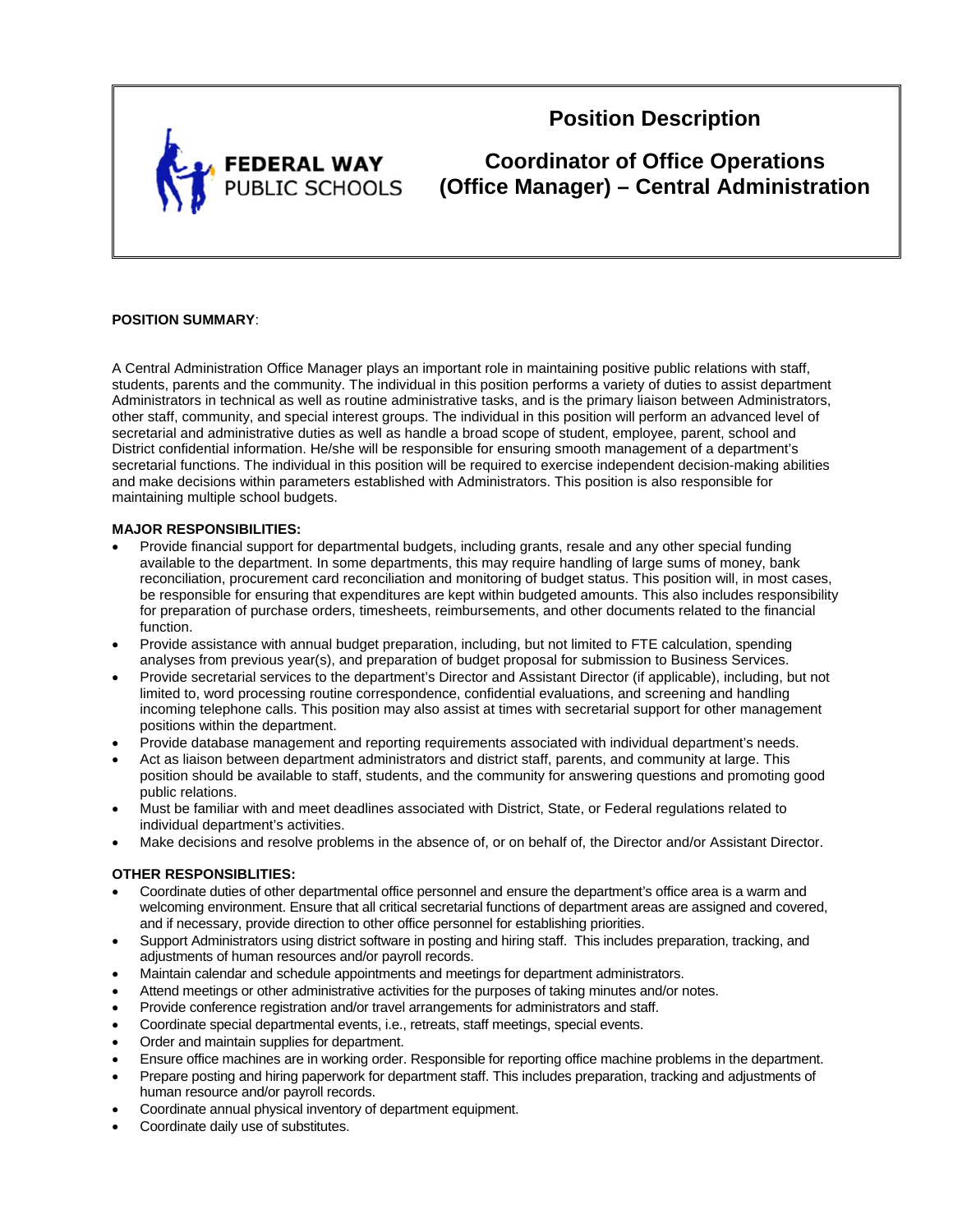# JOB DESCRIPTION: Coordinator of Office Operations (Office Manager) – Central Administration

The preceding list of responsibilities is not exhaustive and may be supplemented as necessary.

## **REQUIRED QUALIFICATIONS:**

## **Education and Experience**

High school diploma or equivalent

Three (3) years of increasingly responsible secretarial or administrative assistant experience

#### **ADDITIONAL REQUIREMENTS:**

Work scheduled hours on a consistent basis

#### **PREFERRED QUALIFICATIONS:**

Associate's Degree

# **CONDITION OF EMPLOYMENT:**

Criminal background clearance Valid Washington State Driver's License

#### **KNOWLEDGE OF:**

School board policies and procedures PageMaker, Microsoft Publisher, or other newsletter software District, State, or Federal regulations related to individual department's activities Database Management The District's Integrated Accounting System The District's Student Information System

#### **ABILITY TO:**

Organize and perform job responsibilities efficiently and independently without close supervision and able to pay strict attention to detail

Speak, read and follow written or verbal communications; able to proofread

Practice effective safety and security within individual work routines

Develop and maintain positive customer relations with staff, students, parents, and service providers

Work collaboratively with District staff and promote teamwork with co-workers

Practice ethical and professional standards of conduct including the requirements of confidentiality

Relate effectively with parents, staff, students and the public in a multicultural and multiracial community

Demonstrate proficiency using an e-mail system and willingness and ability to reach a high level of proficiency with the District's current e-mail system

Operate a variety of modern office equipment including microcomputers and related software Exhibit proper telephone etiquette

Remain flexible; able to cope with frequent interruptions as part of a daily routine, to multi-task and shift priorities to meet required deadlines

Cope with and assist angry or distraught students, parents, and other community members

Abide by Federal Way Public Schools' Policies and Procedures

Perform job responsibilities with or without reasonable accommodations

## **REQUIRED KNOWLEDGE, SKILLS AND ABILITIES RELATED TO CULTURAL COMPETENCE AND EQUITY:**

Knowledge/awareness of own cultural identity and how this influences behavior, and desire to learn about the cultural identity of others.

Ability to establish and nurture an environment that promotes cultural competence and equitable treatment of staff, students, and patrons of the District.

Ability to understand and hold self and others accountable for promoting the Federal Way Public Schools' commitment to "All Means All".

Ability to recognize that each person is a unique individual even as we celebrate their group cultural heritage.

**PHYSICAL DEMANDS:** The physical demands described here are representative of those that must be met by an employee to successfully perform the essential functions of this job. Reasonable accommodations may be made to enable individuals with disabilities to perform the essential functions.

While performing the duties of this job, the employee will regularly stand and walk, bend neck and back, use hands for repetitive grasping and pushing/pulling. The employee may occasionally be required to squat, kneel, and use hands for fine manipulation. The employee will constantly be required to sit for extended periods of time and use a computer screen and keyboard, and occasionally be required to climb stairs/ladder, lift and reach overhead, crawl, and lift/carry. The employee must constantly lift/carry up to 5 pounds and must frequently lift /carry up to 10 pounds. The employee will occasionally lift/carry a maximum of 20 lbs. The employee is occasionally required to push/pull a maximum weight of 100 pounds.